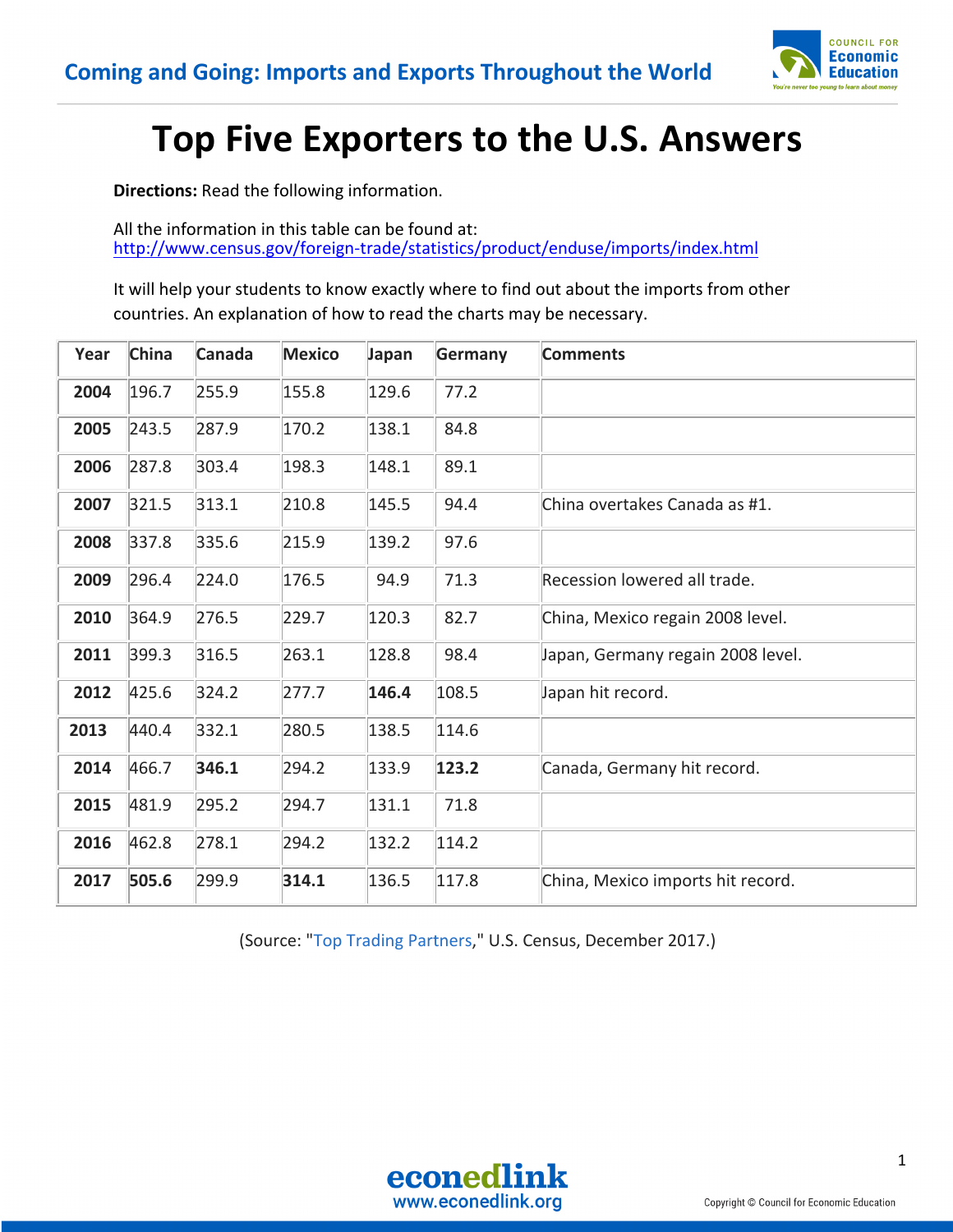

## **Further background:**

- China primarily exports electrical equipment. This would include computers and optical and medical equipment. It's also a big exporter of low-cost apparel, fabric, and textiles. A lot of China's exports are manufactured products made for U.S. companies. These companies pay to ship raw materials to China. There the low-cost factory workers process the materials into the final product. The top import categories in 2017 were: electrical machinery (\$147 billion), machinery (\$110 billion), furniture and bedding (\$32 billion), toys and sports equipment (\$26 billion), and plastics (\$16 billion).
- Almost 75 percent of Canada's exports go to the United States. Canada has abundant supplies of oil, gas, and uranium. Its main exports include oil, vehicles and wood. The top import categories in 2017 were: mineral fuels (\$73 billion), vehicles (\$56 billion), machinery (\$21 billion), special other (returns) (\$14 billion), and plastics (\$11 billion).
- Mexico sends even more of its exports to the United States (78 percent). Mexico's No. 1 export is manufactured products, for many of the same reasons as China. Its main exports are vehicles, machinery (including computers), oil and furniture and bedding. The top import categories in 2017 were: vehicles (\$84 billion), electrical machinery (\$62 billion), machinery (\$54 billion), optical and medical instruments (\$14 billion), and mineral fuels (\$11 billion).
- Japan's biggest export to the United States is fuel-efficient and reliable automobiles, like Toyotas and Hondas. It also supplies machinery, medical instruments, and aircraft parts. The top import categories in 2017 were: vehicles (\$51 billion), machinery (\$31 billion), electrical machinery (\$17 billion), optical and medical instruments (\$6.7 billion), and aircraft (\$4.0 billion).
- Germany's biggest export to the United States is high-end automobiles, like BMW, Porsche, and Mercedes-Benz. It also exports pharmaceuticals, machinery, and equipment. Germany exported more to the U.S. than any other country it trades with. In 2017 the top import categories were: 20% vehicles, 9.3% packaged medicines, and 4.9% vehicle parts. An increasing number of German cars are being assembled in the U.S.
- The U.S. exports a lot of soybeans, meat and poultry to the world. America is the number one producer of civilian aircraft and aircraft engines. The U.S. exports a lot of auto parts, engines and car tires to assembly plants in other countries (Canada and Mexico mostly). In addition, the U.S. exports crude oil, fuel and other petroleum products like chemicals.
- The U.S. is both an importer and exporter of crude oil for two reasons. First, not all crude oil is the same and some of the crude produced in the U.S. is better suited for products in other countries. Second, not all of the U.S. produced petroleum products can get to all parts of the U.S. efficiently. The oil is refined in the middle of the country but pipelines don't always reach the coasts (especially Florida, New England and Oregon).

(Source: U.S. Census)